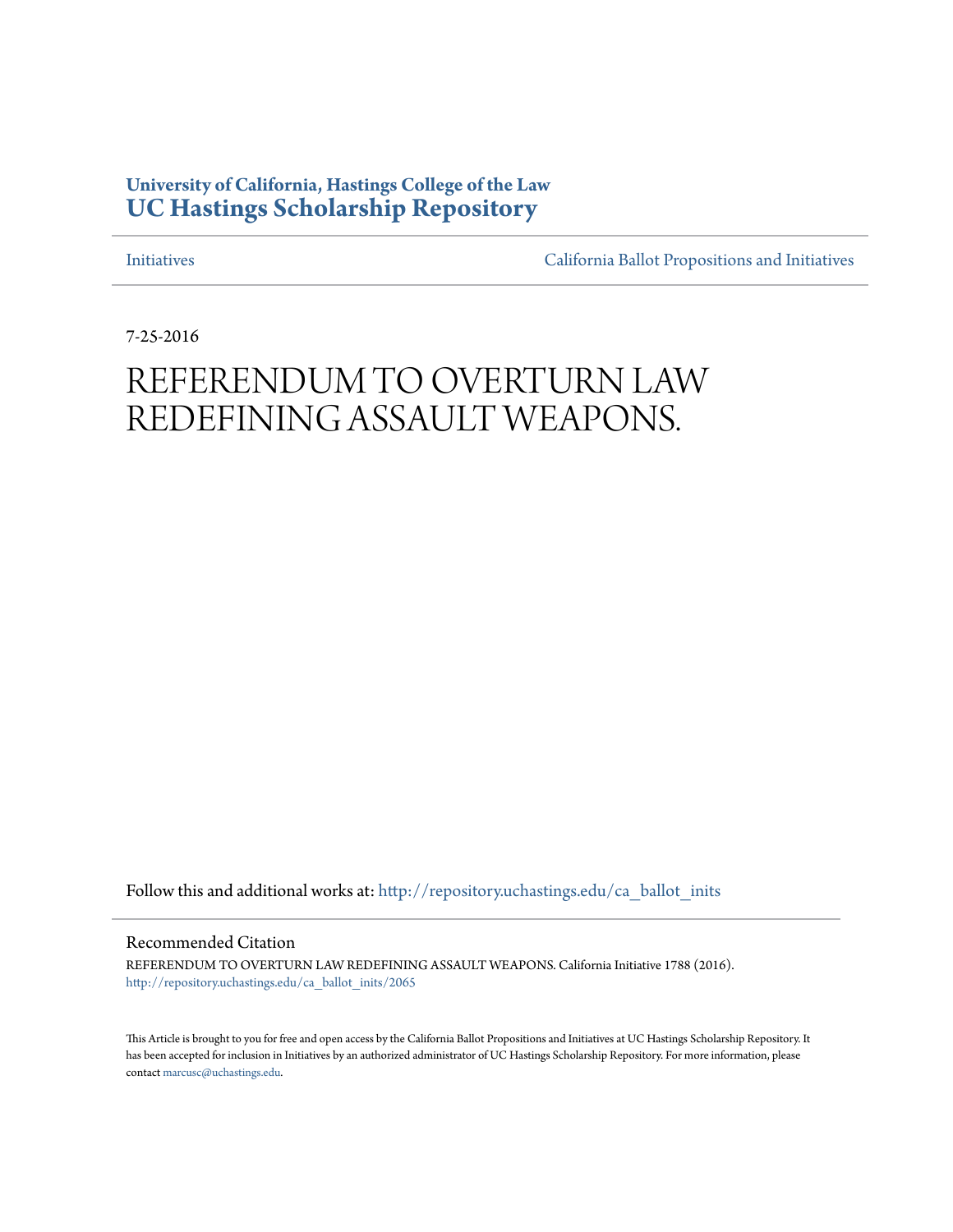July 14, 2016

### **VIA EXPRESS MAIL**

The Honorable Kamala D. Harris **Attorney General** 1300 | Street, 17<sup>th</sup> Floor, P.O. Box 944255 Sacramento, CA 95814

# **RECEIVED**

16-000

# **JUL 15 2016**

**INITIATIVE COORDINATOR** ATTORNEY GENERAL'S OFFICE

Attention: Ashley Johansson, Initiative Coordinator

Request for Title and Summary for Proposed Referendum (Assembly Bill No. 1135) Re:

Dear Ms. Harris:

Pursuant to Article II, Section 9, of the California Constitution, I hereby submit the attached proposed referendum (veto referendum) and request a circulating title and summary for petitions to collect signatures from California voters. I have attached the complete text of the bill, which is Assembly Bill No. 1135.

I, Barry Bahrami, declare under penalty of perjury that I am a citizen of the United States, 18 years of age or older, and a resident of (insert county), California." (Elec. Code, § 9001.)

I. Barry Bahrami, acknowledge that it is a misdemeanor under state law (Section 18650 of the Elections Code) to knowingly or willfully allow the signatures on an initiative petition to be used for any purpose other than qualification of the proposed measure for the ballot. I certify that I will not knowingly or willfully allow the signatures for this initiative to be used for any purpose other than qualification of the measure for the ballot." (Elec. Code, § 9608.)

My mailing address for purposes of this referendum is:

7668 El Camino Real Suite 104-627 Carlsbad, CA 92009 Barry@VetoGunmageddon.org

I have attached my personal registered voter address to letter.

Sincerely,

Barry Bahrami Proponent enclosures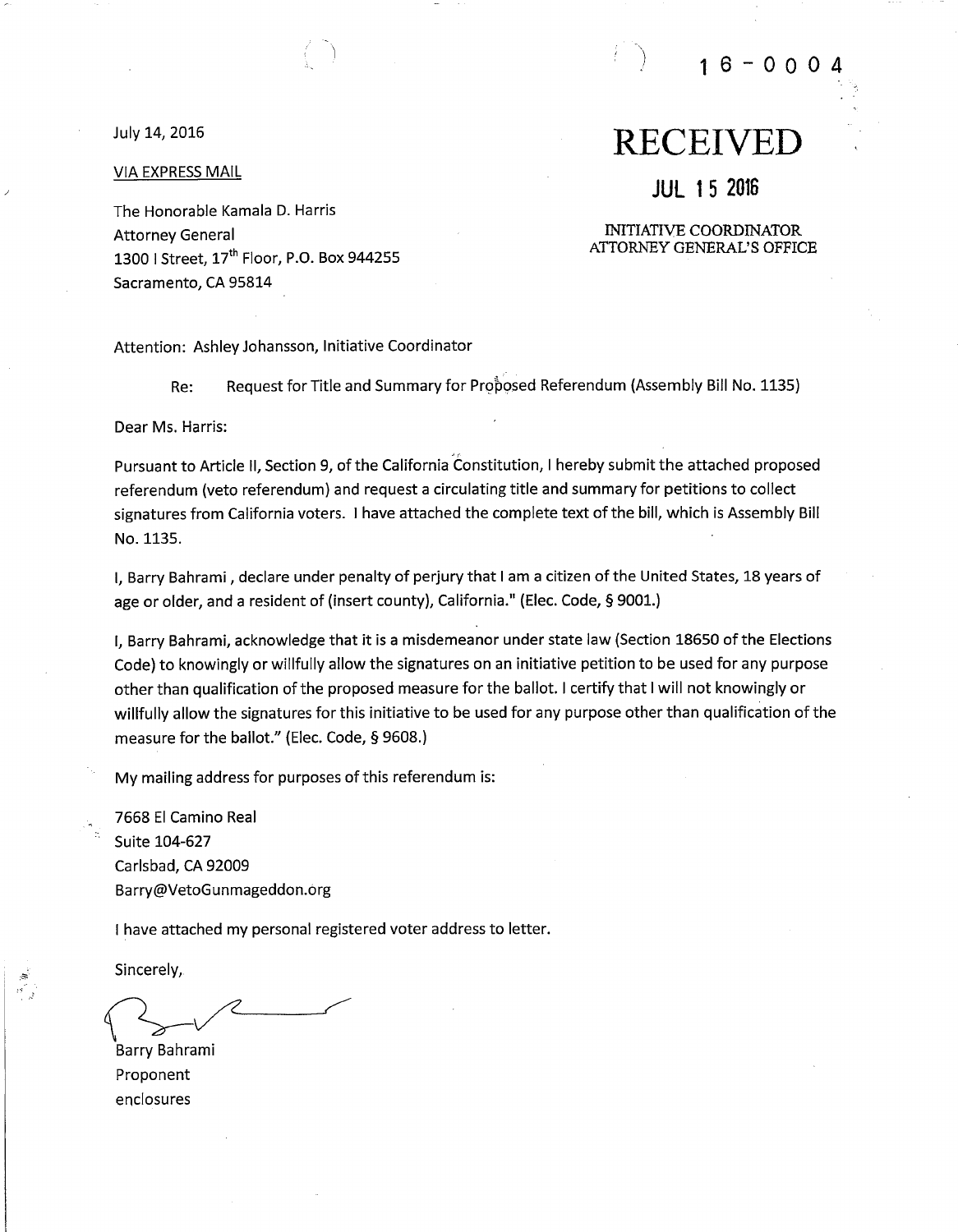### **Assembly Bill No. 1135**

### **CHAPTER 40**

An act to amend Sections 30515 and 30900 of, and to add Section 30680 to, the Penal Code, relating to firearms.

### [ Approved by Governor July 01, 2016. Filed with Secretary of State July 01, 2016.]

### **LEGISLATIVE COUNSEL'S DIGEST**

AB 1135, Levine. Firearms: assault weapons.

(1) Existing law generally prohibits the possession or transfer of assault weapons, except for the sale, purchase, importation, or possession of assault weapons by specified individuals, including law enforcement officers. Under existing law, "assault weapon" means, among other things, a semiautomatic centerfire rifle or a semiautomatic pistol that has the capacity to accept a detachable magazine and has any one of several specified attributes, including, for rifles, a thumbhole stock, and for pistols, a 2nd handgrip.

This bill would revise this definition of "assault weapon" to mean a semiautomatic centerfire rifle or a semiautomatic pistol that does not have a fixed magazine but has any one of those specified attributes. The bill would also define "fixed magazine" to mean an ammunition feeding device contained in, or permanently attached to, a firearm in such a manner that the device cannot be removed without disassembly of the firearm action.

By expanding the definition of an existing crime, the bill would impose a state-mandated local program.

(2) Existing law requires that any person who, within this state, possesses an assault weapon, except as otherwise provided, be punished as a felony or for a period not to exceed one year in a county jail.

This bill would exempt from punishment under that provision a person who possessed an assault weapon prior to January 1, 2017, if specified requirements are met.

(3) Existing law requires that, with specified exceptions, any person who, prior to January 1, 2001, lawfully possessed an assault weapon prior to the date it was defined as an assault weapon, and which was not specified as an assault weapon at the time of lawful possession, register the firearm with the Department of Justice. Existing law permits the Department of Justice to charge a fee for registration of up to \$20 per person but not to exceed the actual processing costs of the department. Existing law, after the department establishes fees sufficient to reimburse the department for processing costs, requires fees charged to increase at a rate not to exceed the legislatively approved annual cost-of-living adjustment for the department's budget or as otherwise increased through the Budget Act. Existing law requires those fees to be deposited into the Dealers' Record of Sale Special Account. Existing law, the Administrative Procedure Act, establishes the requirements for the adoption, publication, review, and implementation of regulations by state agencies.

This bill would require that any person who, from January 1, 2001, to December 31, 2016, inclusive, lawfully possessed an assault weapon that does not have a fixed magazine, as defined, and including those weapons with an ammunition feeding device that can be removed readily from the firearm with the use of a tool, register the firearm with the Department of Justice before January 1, 2018, but not before the effective date of specified regulations. The bill would permit the department to increase the \$20 registration fee as long as it does not exceed the reasonable processing costs of the department. The bill would also require registrations to be submitted electronically via the Internet utilizing a public-facing application made available by the department. The bill would require the registration to contain specified information, including, but not limited to, a description of the firearm that identifies it uniquely and specified information about the registrant. The bill would permit the department to charge a fee of up to \$15 per person for registration through the Internet, not to exceed the reasonable processing costs of the department to be paid and deposited, as specified, for purposes of the registration program. The bill would require the department to adopt regulations for the purpose of implementing those provisions and would exempt those regulations from the Administrative Procedure Act. The bill would also make technical and conforming changes.

(4) The California Constitution requires the state to reimburse local agencies and school districts for certain costs mandated by the state. Statutory provisions establish procedures for making that reimbursement.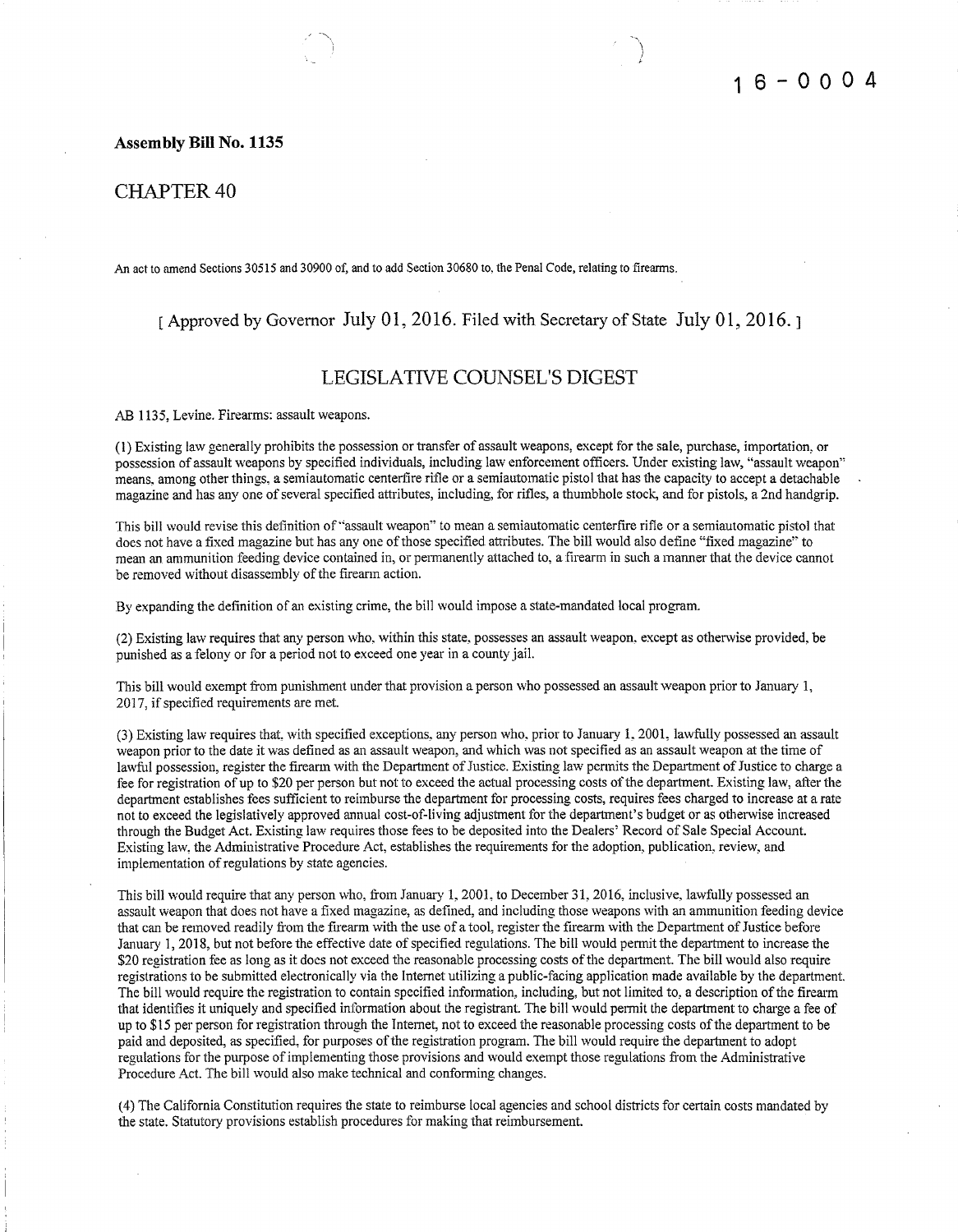This bill would provide that no reimbursement is required by this act for a specified reason.

### **DIGEST KEY**

Vote: MAJORITY Appropriation: NO Fiscal Committee: YES Local Program: YES

# **BILL TEXT** THE PEOPLE OF THE STATE OF CALIFORNIA DO ENACT AS FOLLOWS:

### **SECTION 1.**

Section 30515 of the Penal Code is amended to read:

### 30515.

- (a) Notwithstanding Section 30510, "assault weapon" also means any of the following:
- (1) A semiautomatic, centerfire rifle that does not have a fixed magazine but has any one of the following:
- (A) A pistol grip that protrudes conspicuously beneath the action of the weapon.
- (B) A thumbhole stock.
- (C) A folding or telescoping stock.
- (D) A grenade launcher or flare launcher.
- (E) A flash suppressor.
- (F) A forward pistol grip.
- (2) A semiautomatic, centerfire rifle that has a fixed magazine with the capacity to accept more than 10 rounds.
- (3) A semiautomatic, centerfire rifle that has an overall length of less than 30 inches.
- (4) A semiautomatic pistol that does not have a fixed magazine but has any one of the following:
- (A) A threaded barrel, capable of accepting a flash suppressor, forward handgrip, or silencer.
- (B) A second handgrip.

(C) A shroud that is attached to, or partially or completely encircles, the barrel that allows the bearer to fire the weapon without burning the bearer's hand, except a slide that encloses the barrel.

(D) The capacity to accept a detachable magazine at some location outside of the pistol grip.

(5) A semiautomatic pistol with a fixed magazine that has the capacity to accept more than 10 rounds.

- (6) A semiautomatic shotgun that has both of the following:
- (A) A folding or telescoping stock.
- (B) A pistol grip that protrudes conspicuously beneath the action of the weapon, thumbhole stock, or vertical handgrip.
- (7) A semiautomatic shotgun that has the ability to accept a detachable magazine.
- (8) Any shotgun with a revolving cylinder.

(b) For purposes of this section, "fixed magazine" means an ammunition feeding device contained in, or permanently attached to, a firearm in such a manner that the device cannot be removed without disassembly of the firearm action.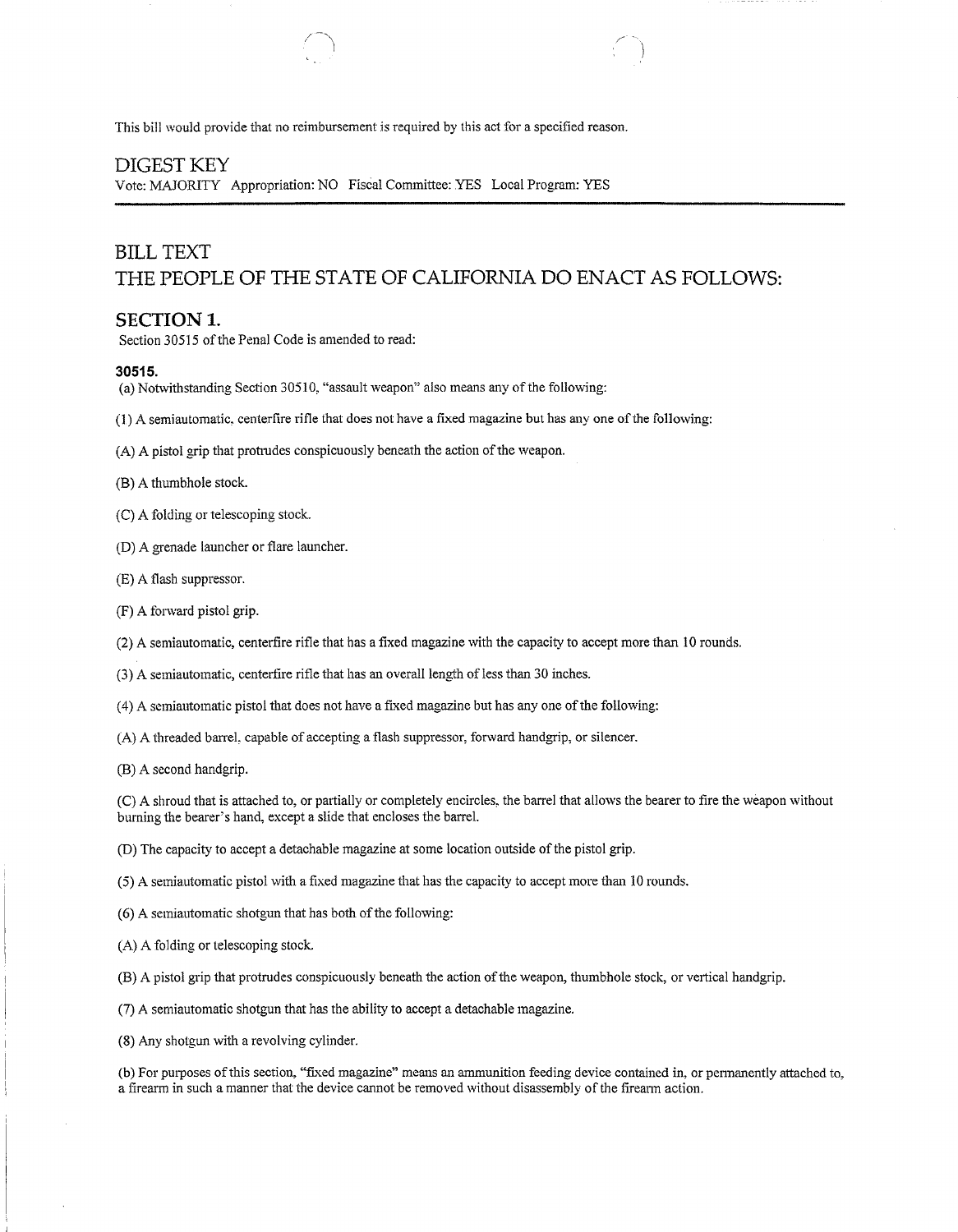(c) The Legislature finds a significant public purpose in exempting from the definition of "assault weapon" pistols that are designed expressly for use in Olympic target shooting events. Therefore, those pistols that are sanctioned by the International Olympic Committee and by USA Shooting, the national governing body for international shooting competition in the United States, and that were used for Olympic target shooting purposes as of January 1, 2001, and that would otherwise fall within the definition of "assault weapon" pursuant to this section are exempt, as provided in subdivision (d).

(d) "Assault weapon" does not include either of the following:

#### (1) Any antique firearm.

(2) Any of the following pistols, because they are consistent with the significant public purpose expressed in subdivision (c):

| <b>MANUFACTURER</b> | <b>MODEL</b>       | <b>CALIBER</b> |
|---------------------|--------------------|----------------|
| <b>BENELLI</b>      | MP90               | .22LR          |
| <b>BENELLI</b>      | MP90               | .32 S&W LONG   |
| <b>BENELLI</b>      | <b>MP95</b>        | .22LR          |
| <b>BENELLI</b>      | MP95               | .32 S&W LONG   |
| <b>HAMMERLI</b>     | 280                | .22LR          |
| <b>HAMMERLI</b>     | 280                | .32 S&W LONG   |
| <b>HAMMERLI</b>     | SP <sub>20</sub>   | .22LR          |
| <b>HAMMERLI</b>     | <b>SP20</b>        | .32 S&W LONG   |
| <b>PARDINI</b>      | <b>GPO</b>         | .22 SHORT      |
| PARDINI             | <b>GP-SCHUMANN</b> | .22 SHORT      |
| <b>PARDINI</b>      | HP                 | .32 S&W LONG   |
| <b>PARDINI</b>      | MP                 | .32 S&W LONG   |
| <b>PARDINI</b>      | SP                 | .22LR          |
| PARDINI             | <b>SPE</b>         | .22LR          |
| <b>WALTHER</b>      | <b>GSP</b>         | .22LR          |
| <b>WALTHER</b>      | <b>GSP</b>         | .32 S&W LONG   |
| <b>WALTHER</b>      | OSP                | .22 SHORT      |
| WALTHER             | OSP-2000           | .22 SHORT      |

(3) The Department of Justice shall create a program that is consistent with the purposes stated in subdivision (c) to exempt new models of competitive pistols that would otherwise fall within the definition of "assault weapon" pursuant to this section from being classified as an assault weapon. The exempt competitive pistols may be based on recommendations by USA Shooting consistent with the regulations contained in the USA Shooting Official Rules or may be based on the recommendation or rules of any other organization that the department deems relevant.

### **SEC. 2.**

Section 30680 is added to the Penal Code, to read: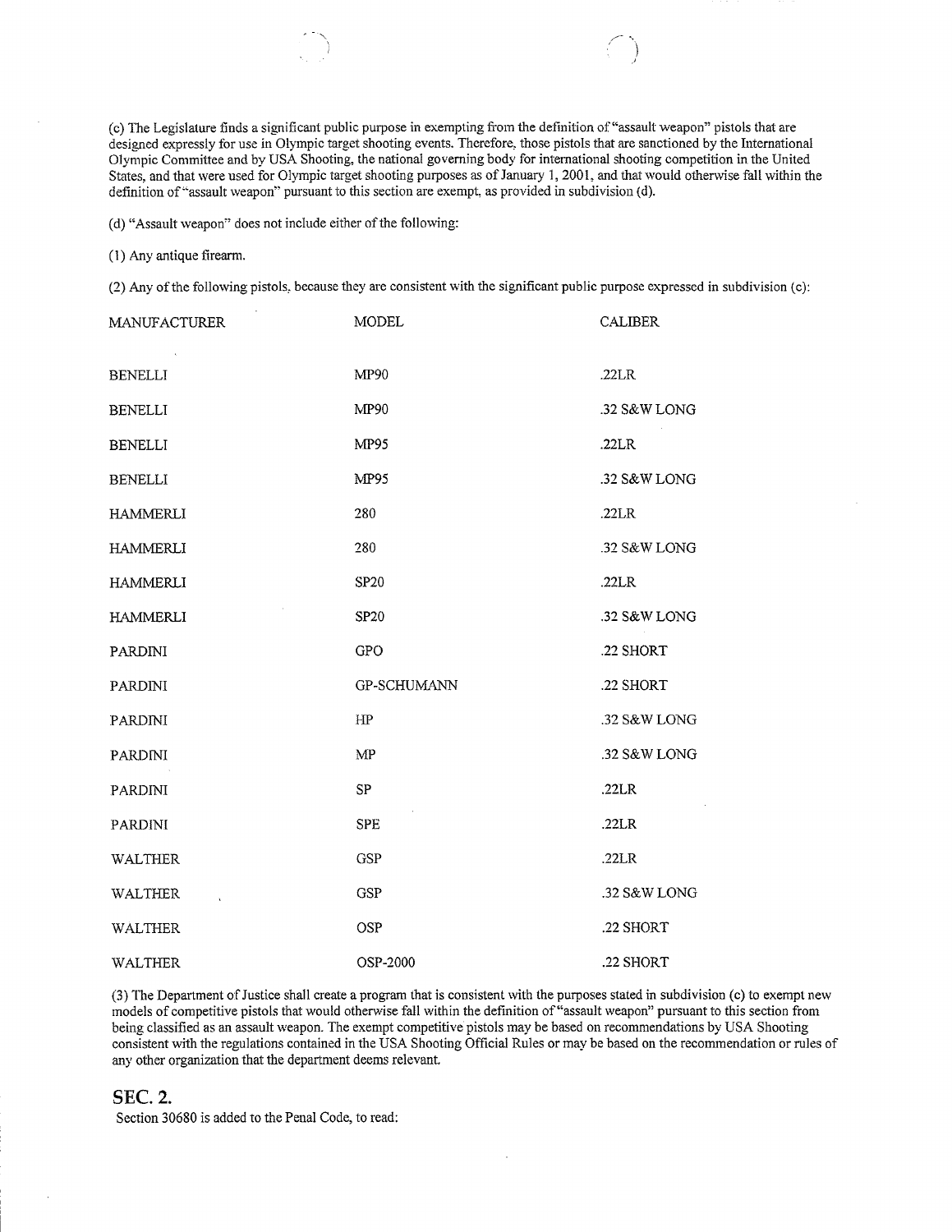### 30680.

Section 30605 does not apply to the possession of an assault weapon by a person who has possessed the assault weapon prior to January 1, 2017, if all of the following are applicable:

(a) Prior to January 1, 2017, the person would have been eligible to register that assault weapon pursuant to subdivision (b) of Section 30900.

(b) The person lawfully possessed that assault weapon prior to January 1, 2017.

(c) The person registers the assault weapon by January 1, 2018, in accordance with subdivision (b) of Section 30900.

### **SEC. 3.**

Section 30900 of the Penal Code is amended to read:

#### 30900.

(a) (1) Any person who, prior to June 1, 1989, lawfully possessed an assault weapon, as defined in former Section 12276, as added by Section 3 of Chapter 19 of the Statutes of 1989, shall register the firearm by January 1, 1991, and any person who lawfully possessed an assault weapon prior to the date it was specified as an assault weapon pursuant to former Section 12276.5. as added by Section 3 of Chapter 19 of the Statutes of 1989 or as amended by Section 1 of Chapter 874 of the Statutes of 1990 or Section 3 of Chapter 954 of the Statutes of 1991, shall register the firearm within 90 days with the Department of Justice pursuant to those procedures that the department may establish.

(2) Except as provided in Section 30600, any person who lawfully possessed an assault weapon prior to the date it was defined as an assault weapon pursuant to former Section 12276.1, as it read in Section 7 of Chapter 129 of the Statutes of 1999, and which was not specified as an assault weapon under former Section 12276, as added by Section 3 of Chapter 19 of the Statutes of 1989 or as amended at any time before January 1, 2001, or former Section 12276.5, as added by Section 3 of Chapter 19 of the Statutes of 1989 or as amended at any time before January 1, 2001, shall register the firearm by January 1, 2001, with the department pursuant to those procedures that the department may establish.

(3) The registration shall contain a description of the firearm that identifies it uniquely, including all identification marks, the full name, address, date of birth, and thumbprint of the owner, and any other information that the department may deem appropriate.

(4) The department may charge a fee for registration of up to twenty dollars (\$20) per person but not to exceed the reasonable processing costs of the department. After the department establishes fees sufficient to reimburse the department for processing costs, fees charged shall increase at a rate not to exceed the legislatively approved annual cost-of-living adjustment for the department's budget or as otherwise increased through the Budget Act but not to exceed the reasonable costs of the department. The fees shall be deposited into the Dealers' Record of Sale Special Account.

(b) (1) Any person who, from January 1, 2001, to December 31, 2016, inclusive, lawfully possessed an assault weapon that does not have a fixed magazine, as defined in Section 30515, including those weapons with an ammunition feeding device that can be readily removed from the firearm with the use of a tool, shall register the firearm before January 1, 2018, but not before the effective date of the regulations adopted pursuant to paragraph (5), with the department pursuant to those procedures that the department may establish by regulation pursuant to paragraph (5).

(2) Registrations shall be submitted electronically via the Internet utilizing a public-facing application made available by the department.

(3) The registration shall contain a description of the firearm that identifies it uniquely, including all identification marks, the date the firearm was acquired, the name and address of the individual from whom, or business from which, the firearm was acquired, as well as the registrant's full name, address, telephone number, date of birth, sex, height, weight, eye color, hair color, and California driver's license number or California identification card number.

(4) The department may charge a fee in an amount of up to fifteen dollars (\$15) per person but not to exceed the reasonable processing costs of the department. The fee shall be paid by debit or credit card at the time that the electronic registration is submitted to the department. The fee shall be deposited in the Dealers' Record of Sale Special Account to be used for purposes of this section.

(5) The department shall adopt regulations for the purpose of implementing this subdivision. These regulations are exempt from the Administrative Procedure Act (Chapter 3.5 (commencing with Section 11340) of Part 1 of Division 3 of Title 2 of the Government Code).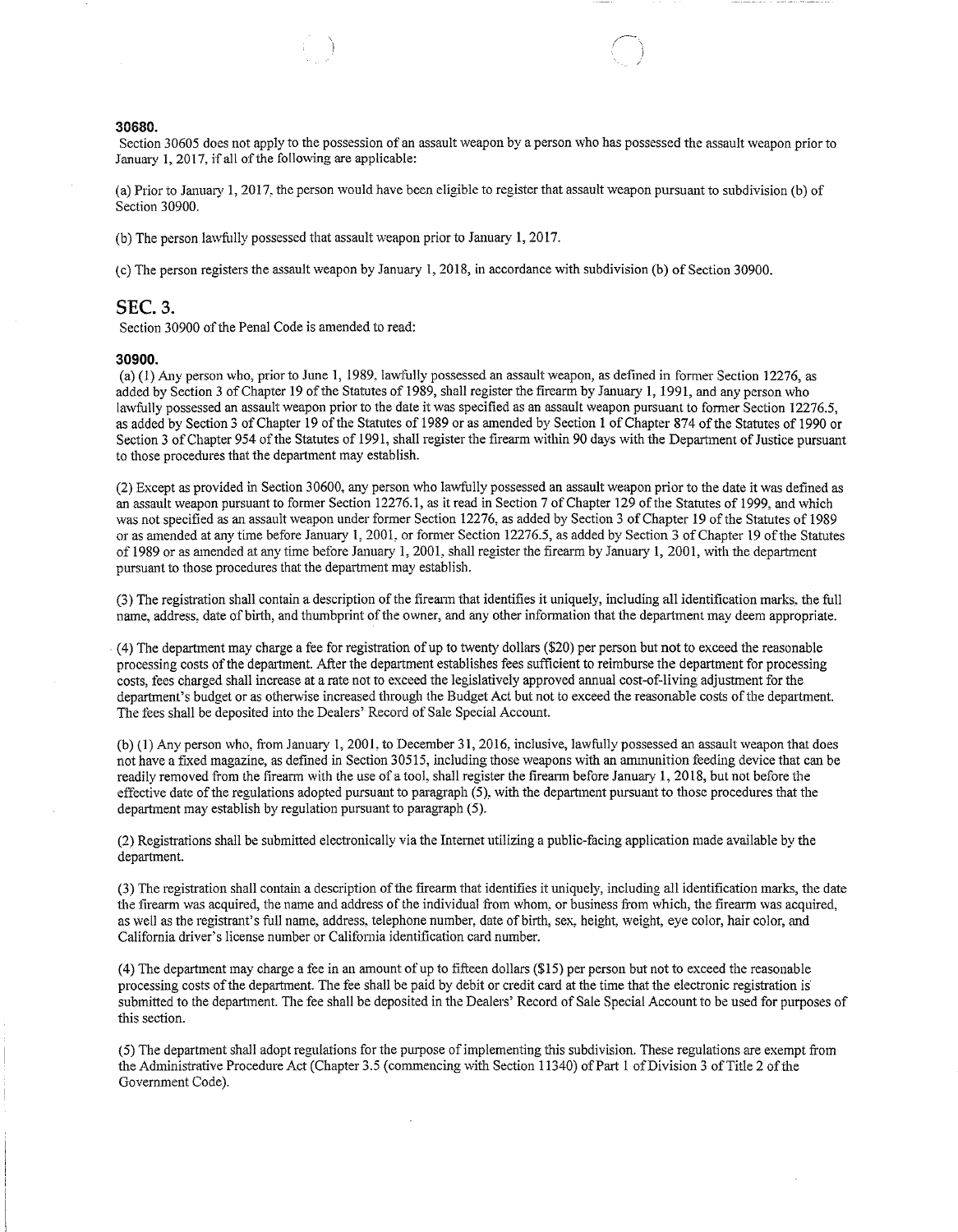## **SEC. 4.**

No reimbursement is required by this act pursuant to Section 6 of Article XIII B of the California Constitution because the only costs that may be incurred by a local agency or school district will be incurred because this act creates a new crime or infraction, eliminates a crime or infraction, or changes the penalty for a crime or infraction, within the meaning of Section 17556 of the Government Code, or changes the definition of a crime within the meaning of Section 6 of Article XIII B of the California Constitution.

 $\ddot{\phantom{1}}$ 

¥,